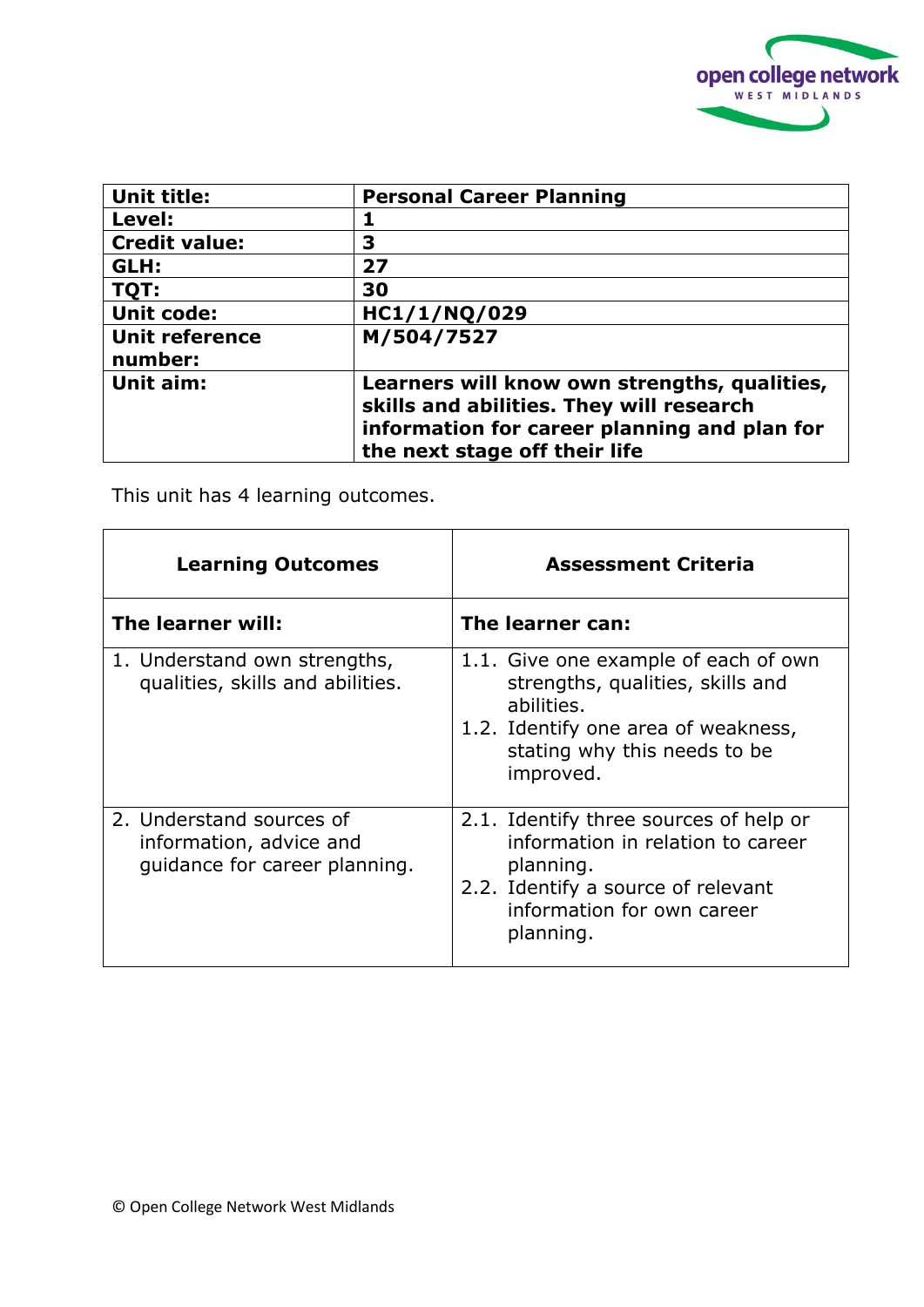

| <b>Unit title:</b>               | <b>Personal Career Planning</b>                                                                                                                                           |
|----------------------------------|---------------------------------------------------------------------------------------------------------------------------------------------------------------------------|
| Level:                           |                                                                                                                                                                           |
| <b>Credit value:</b>             | 3                                                                                                                                                                         |
| GLH:                             | 27                                                                                                                                                                        |
| TQT:                             | 30                                                                                                                                                                        |
| <b>Unit code:</b>                | HC1/1/NQ/029                                                                                                                                                              |
| <b>Unit reference</b><br>number: | M/504/7527                                                                                                                                                                |
| Unit aim:                        | Learners will know own strengths, qualities,<br>skills and abilities. They will research<br>information for career planning and plan for<br>the next stage off their life |

| <b>Learning Outcomes</b>                                                                                    | <b>Assessment Criteria</b>                                                                                                                                                                                                                                              |
|-------------------------------------------------------------------------------------------------------------|-------------------------------------------------------------------------------------------------------------------------------------------------------------------------------------------------------------------------------------------------------------------------|
| The learner will:                                                                                           | The learner can:                                                                                                                                                                                                                                                        |
| 3. Understand how own abilities<br>relate to a potential learning<br>progression and career<br>opportunity. | 3.1. Identify one learning progression<br>destination and one potential<br>career opportunity.<br>3.2. Outline how own strengths,<br>qualities, skills and abilities relate<br>to the requirements of the<br>identified learning progression and<br>career opportunity. |
| 4. Know how to plan for transition<br>to the next stage of education,<br>training or work.                  | 4.1. Produce a simple career action<br>plan identifying steps required to<br>achieve identified career goal.<br>4.2. Produce an application to the next<br>stage of own education, training or<br>work.                                                                 |